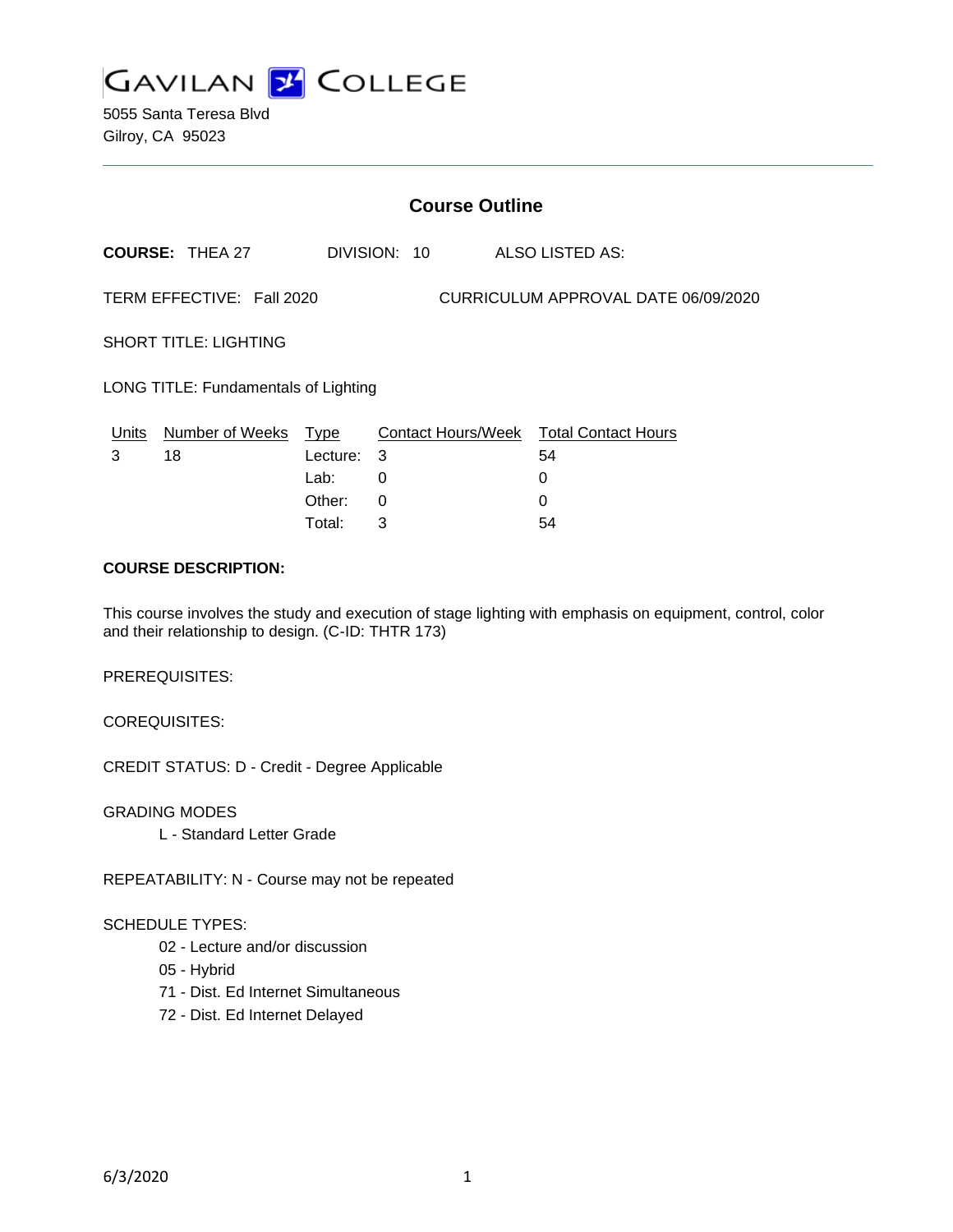### **STUDENT LEARNING OUTCOMES:**

By the end of this course, a student should:

1. Write a critique of a live theatrical performance using terminology commonly associated with theatrical lighting design and execution.

2. Recognize and explain the different types of drawing and paperwork commonly used in theatrical lighting design.

3. Participate in hanging, circuiting, focusing and operation of theatrical lighting equipment.

4. Analyze color, style, texture angle and mood as they relate to theatrical lighting design.

### **CONTENT, STUDENT PERFORMANCE OBJECTIVES, OUT-OF-CLASS ASSIGNMENTS**

Curriculum Approval Date 06/09/2020

4 Hours

Content: Introduction to Design with Lights. Examines basic lighting equipment and effects. Look at new technologies/special effects in industry today.

Student Performance Objectives: Recognize basic vocabulary and concepts.

4 Hours

Content: Electrical Theory and Practice. Introduction of basic electrical theory and standard safety practices for class/industry.

Workshop: Safety Practices, Electricity and the Student Designer.

Student Performance Objectives: Recognize and apply fundamental electric theory. Calculate the capacity of electrical wire cage and safe current flow. Recall and practice safety information concerning electrical hazards.

6 Hours

Content: Lighting Equipment. Overview of standard equipment including light instruments, light control boards, cables, rigging and all germane safety procedures. Basic cleaning, upkeep and focusing of light instruments.

Workshop: Tour of Technical booth and rigging/light storage and maintenance area at Gavilan. Practical workshop on Light Board use and procedures.

Student Performance Objectives: Calculate capacity of wire gage and safe current flow. Employ lighting vocabulary in homework and in-class assignments. Identify the functions of theatrical lighting.

6 Hours

Content: Lighting Design Paperwork. Employ the essential components of lighting design paperwork to communicate your ideas to staff/technicians.

Student Performance Objectives: Create paperwork file for production designs. Create the paperwork necessary to implement a lighting design.

9 Hours

Content: Rehearsal and Performance Procedures. Attend performance rehearsals/live performances to better master the various stages of the technical rehearsal process and duties of the technicians/designers during technical rehearsals and performance production.

Student Performance Objectives: Identify the various elements of the rehearsal/performance process. 6 Hours

Content: Color Theory. Introduction and practical applications of color/color theory to lighting design.

Workshop: Recall/Review Safety Training and Workshop. Participate in hanging/focusing/circuiting theatrical lighting.

Student Performance Objectives: Integrate color into designs. Practice safety training.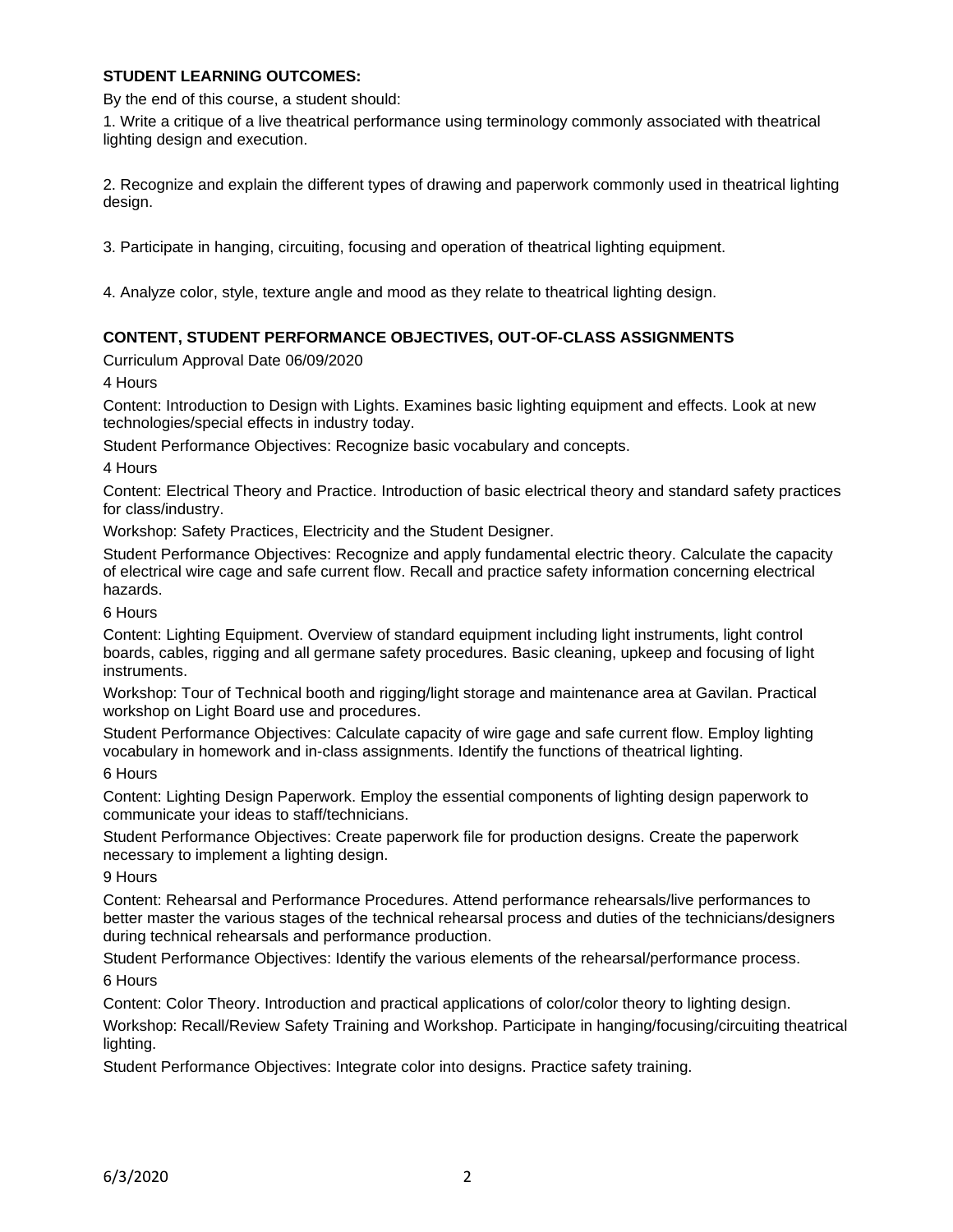6 Hours

Content: Lighting Angles. Introduction and use of angles to create drama/special effects in lighting design.

Workshop: Participate in hanging/focusing/circuiting theatrical lighting, using color and angles.

Student Performance Objectives: Integrate angles into design schemes. Master basic vocabulary. Practice Safe Training. Identify the controllable qualities of theatrical lighting.

11 Hours

Content: Advanced Theories of Lighting Design 2. Lighting for special performances: Special Events, Concerts, Civic Events.

Workshop: Special Event Lighting Design and Set Up.

Student Performance Objectives: Create Light Plots and Paperwork II. Discuss and demonstrate style, color, texture, angle and mood as they relate to lighting design/alternate

script. Explain and demonstrate the function of various lighting instruments.

2 Hours

Final Presentation

# **METHODS OF INSTRUCTION:**

Lecture, Group work projects, practical application exercises

# **OUT OF CLASS ASSIGNMENTS:**

Required Outside Hours: 8

Assignment Description: Reading Textbook. Read Play Text. Analysis I.

Required Outside Hours: 8

Assignment Description: Readings from Textbook

Required Outside Hours: 12

Assignment Description: Read Play Text. Analysis II. Equipment Assignment.

Required Outside Hours: 12

Assignment Description: Basic Paperwork Packet for Assigned Play. Readings from Textbook.

Required Outside Hours: 18

Assignment Description: Attend rehearsals of department production, tech or performance. Response paper. Readings from textbook.

Required Outside Hours: 12

Assignment Description: Create 3 color design concept for lights and staging. Read play texts. Analysis III.

Required Outside Hours: 12

Assignment Description: Designs and Light Plots Using Angles. Readings from Textbook.

Required Outside Hours: 26

Assignment Description: Create Light Plots and Paperwork II. Alternate Script. Explain style, color, texture, angle and mood as they relate to lighting design. Study for quizzes/exams.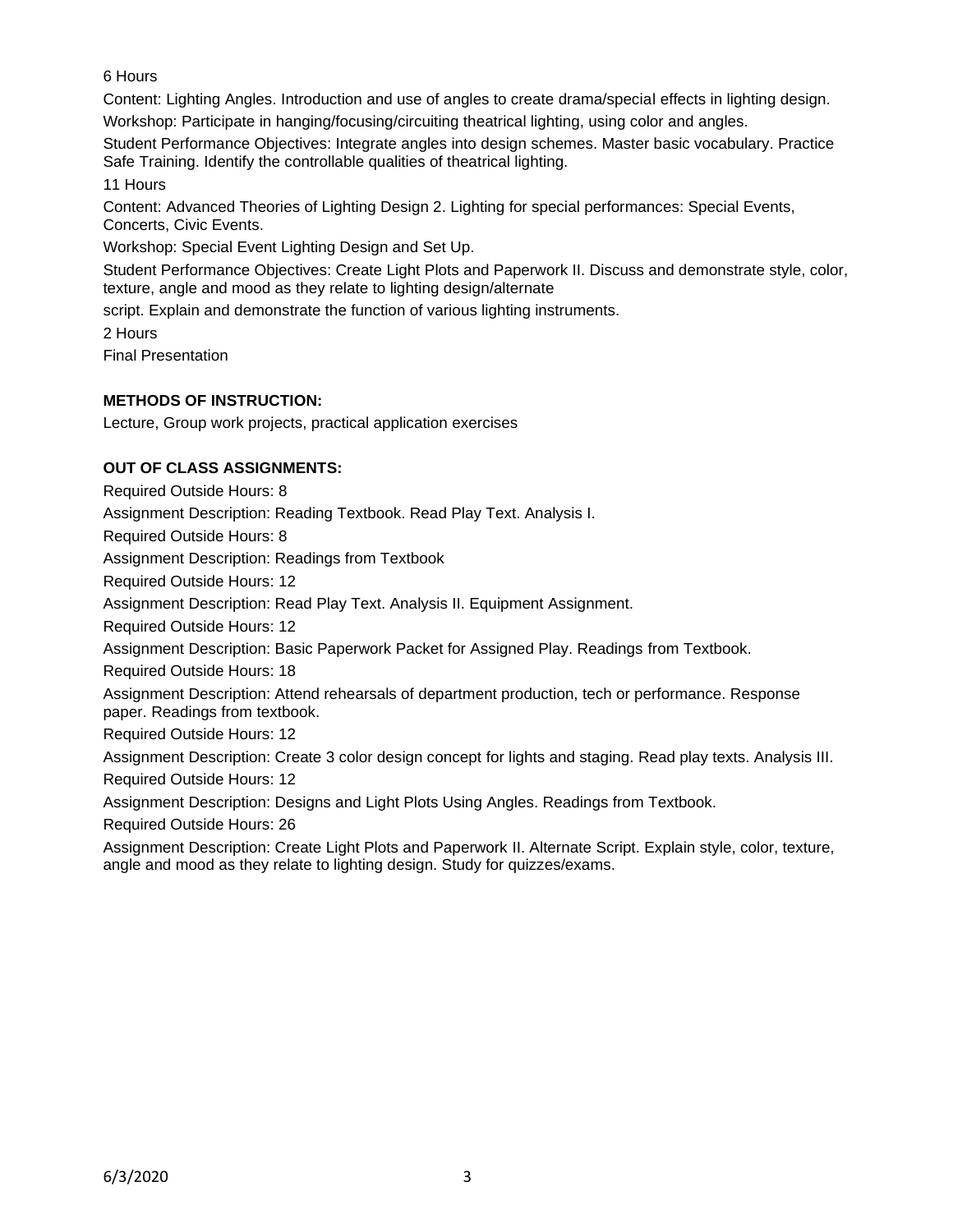## **METHODS OF EVALUATION:**

Writing assignments Percent of total grade: 30.00 % Percent range of total grade: 20% to 30% Reading Reports, Essay Exams, Other: Performance and Presentation Problem-solving assignments Percent of total grade: 20.00 % Percent range of total grade: 20% to 25% Field Work, Lab Reports, Quizzes, Exams Skill demonstrations Percent of total grade: 30.00 % Percent range of total grade: 20% to 40% Class Performance/s, Performance Exams Objective examinations Percent of total grade: 20.00 % Percent range of total grade: 15% to 20%

## **REPRESENTATIVE TEXTBOOKS:**

J. Michael Gillette and Michael McNamara. Designing with Light: An Introduction to Stage Lighting. New York: Routedge,2020. Or other appropriate college level text. Reading Level of Text, Grade: 12th Verified by: JLH